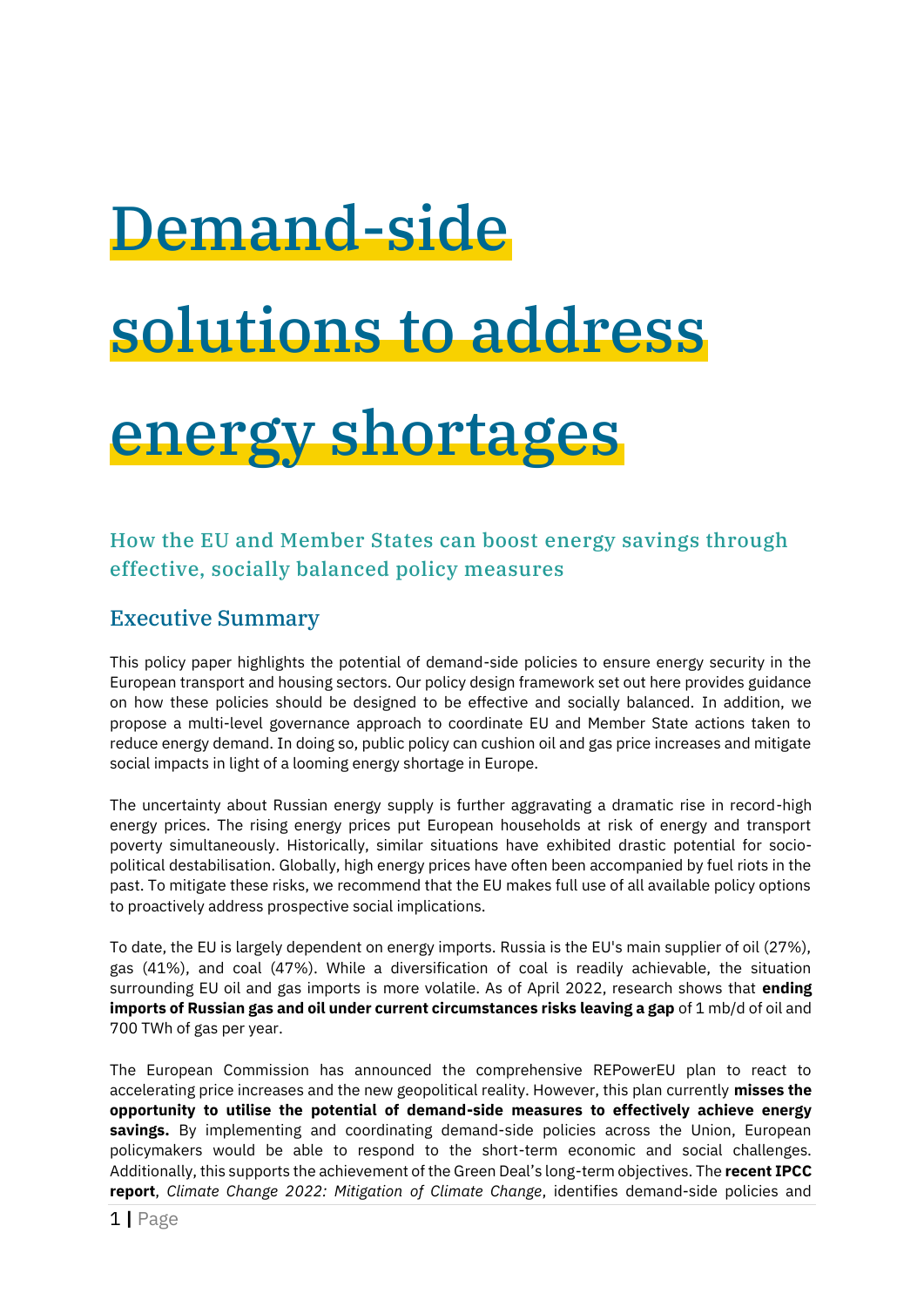sufficiency as crucial strategies alongside renewables and energy efficiency. Hence, we recommend widening the REPowerEU policy mix to include demand-side measures in order to reduce final energy consumption in the EU.

Past examples provide evidence that **rapid energy savings are possible and can have lasting effects.** For instance, final energy consumption was reduced by 15 % through Japan's "setsuden", an information campaign, which was implemented after the country was struck by earthquakes and a tsunami in 2011.

## **Demand-side measures entail important co-benefits for Member States**:

- Demand-side measures increase the **EU's strategic independence** and as such increase the **EU's geopolitical leverage**.
- Every kWh of energy saved in the EU will **mitigate price increases** due to the reduced demand for energy products.
- Demand-side reductions help to protect **EU industry**. When equity considerations are taken into account, demand-side measures are applied precisely where overconsumption prevails. Energy is saved where it least affects the functioning of our systems and infrastructures. In contrast, energy rationing would hit industry first.
- Demand-side measures have **beneficial effects on health and wellbeing** for example through active mobility and improved energy efficiency of buildings**.**
- Early action carries large benefits. Lifestyle changes have the potential to **decrease the longterm economic costs of the energy transition by one-third.**

The design of demand-side policies is crucial for unlocking co-benefits and social acceptance. We put forward a **Policy Design Framework** that gives guidance on the "how" and "what" for effective and inclusive demand-side reductions:

- The "how" encompasses **three principles for the policy design process**
	- 1. An **honest and careful framing** is important to avoid misunderstandings, emotionally overwhelming citizens, and over-individualising the problem.
	- 2. Where possible, the **involvement of people and key stakeholders** ensures context specificity and better quality of policy outcomes through equity considerations and increasing ownership and acceptance.
	- 3. A **whole-of-government approach** enables policymakers to manage tensions and trade-offs in complex situations, create policy coherence and avoid carbon lock-ins
- The "what" provides a **Policy Instrument Impact Assessment Tool** to evaluate demand-side measures along three dimensions:
	- 1. Their potential to **reduce primary energy demand for oil and gas**
	- 2. Their **social impact** and potential to alleviate energy poverty in the long run and, as such, increase the affordability and accessibility of energy services.
	- 3. Their **transformative potential** to initiate long-term changes that support the achievement of the EU's climate objectives.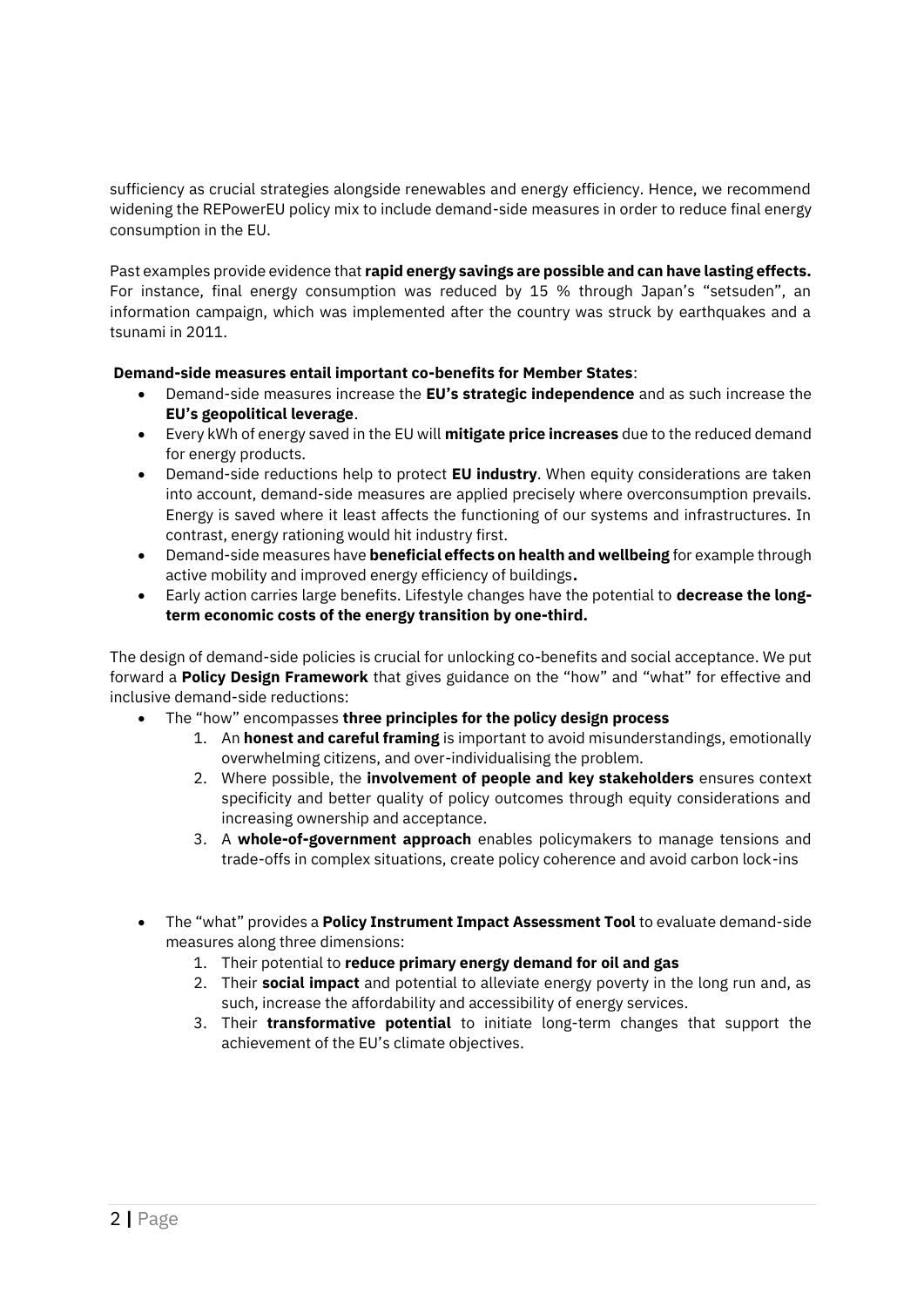| <b>Policy Design Framework for Demand-Side Reductions</b>                                                                                                                                                                                                                                                                                                                                                                             |                                            |                                    |                                              |  |  |  |  |
|---------------------------------------------------------------------------------------------------------------------------------------------------------------------------------------------------------------------------------------------------------------------------------------------------------------------------------------------------------------------------------------------------------------------------------------|--------------------------------------------|------------------------------------|----------------------------------------------|--|--|--|--|
| How?                                                                                                                                                                                                                                                                                                                                                                                                                                  | What?                                      |                                    |                                              |  |  |  |  |
| Co-creation and involvement of<br>stakeholders to ensure:<br>Context specificity<br>Equity<br>Ownership and acceptance<br>Whole-of-government approach to:<br>Manage tensions and trade-offs<br>effectively<br>Create policy coherence<br>Avoid carbon lock-ins and ensure DNSH<br>compliance<br>Appropriate and honest framing to:<br>Avoid misunderstandings and feelings of<br>overwhelm<br>Avoid over-individualising the problem | <b>Policy Instrument Impact Assessment</b> |                                    |                                              |  |  |  |  |
|                                                                                                                                                                                                                                                                                                                                                                                                                                       | Primary<br>energy saving<br>potential      | Social impact                      | <b>Transformative</b><br>potential           |  |  |  |  |
|                                                                                                                                                                                                                                                                                                                                                                                                                                       | Mb/d of oil<br>equivalents or<br>gas       | Assessment<br>of Equity<br>impacts | Assessment of<br>transformative<br>potential |  |  |  |  |

We applied the Policy Instrument Impact Assessment Tool to a total of 68 demand-side measures. These were proposed by research institutions, think tanks and civil society organisations in response to the current energy market and geopolitical situation. Very few of the proposed measures met all three criteria: energy savings, social impact and transformative potential. In the paper, we present a non-exhaustive list of promising demand-side measures that make a substantive contribution to the criteria mentioned above.

| <b>Policy measure</b> |                                                                                  | <b>Energy savings</b><br>potential                       | <b>Social impact</b>                                                                   | <b>Transformative</b><br>potential |
|-----------------------|----------------------------------------------------------------------------------|----------------------------------------------------------|----------------------------------------------------------------------------------------|------------------------------------|
|                       |                                                                                  |                                                          |                                                                                        |                                    |
| Transport             | <b>Incentivise Car&amp;Ride</b><br>sharing                                       | 0.108 mb/d of oil<br>equivalents                         | Positive impact on<br>accessibility                                                    | medium                             |
|                       | <b>Car free Sundays</b>                                                          | 0.09 mb/d of oil<br>equivalents                          | Benefits for cyclists,<br>children, physically disabled<br>people, and health benefits | High, if long-term<br>measure      |
|                       | <b>Annual local public</b><br>transport ticket for 365-<br>Euro                  | 0.076 mb/d of oil<br>equivalents                         | Positive impact on<br>affordability, accessibility,<br>and progressivity               | high                               |
|                       | <b>Substitution of short haul</b><br>flights by train connections                | 0.009 mb/d of oil<br>equivalents                         | Progressive effect                                                                     | high                               |
| Buildings             | <b>Bonus programme for deep</b><br>renovations for worst<br>performing buildings | 0.056 mb/d of oil<br>equivalents                         | Positive impact on<br>affordability, accessibility,<br>and progressivity               | high                               |
|                       | <b>Smart thermostat rollout</b>                                                  | 0,054 mb/d of oil<br>0.55 mcm per day<br>of gas          | Positive impact on<br>affordability and<br>accessibility                               | medium                             |
| Cros<br>ပ္ပံ          | <b>Energy savings campaign</b>                                                   | 0.056 mb/d of oil;<br>0.027 bcm per day<br>of gas saving | Positive impact on<br>affordability                                                    | medium                             |